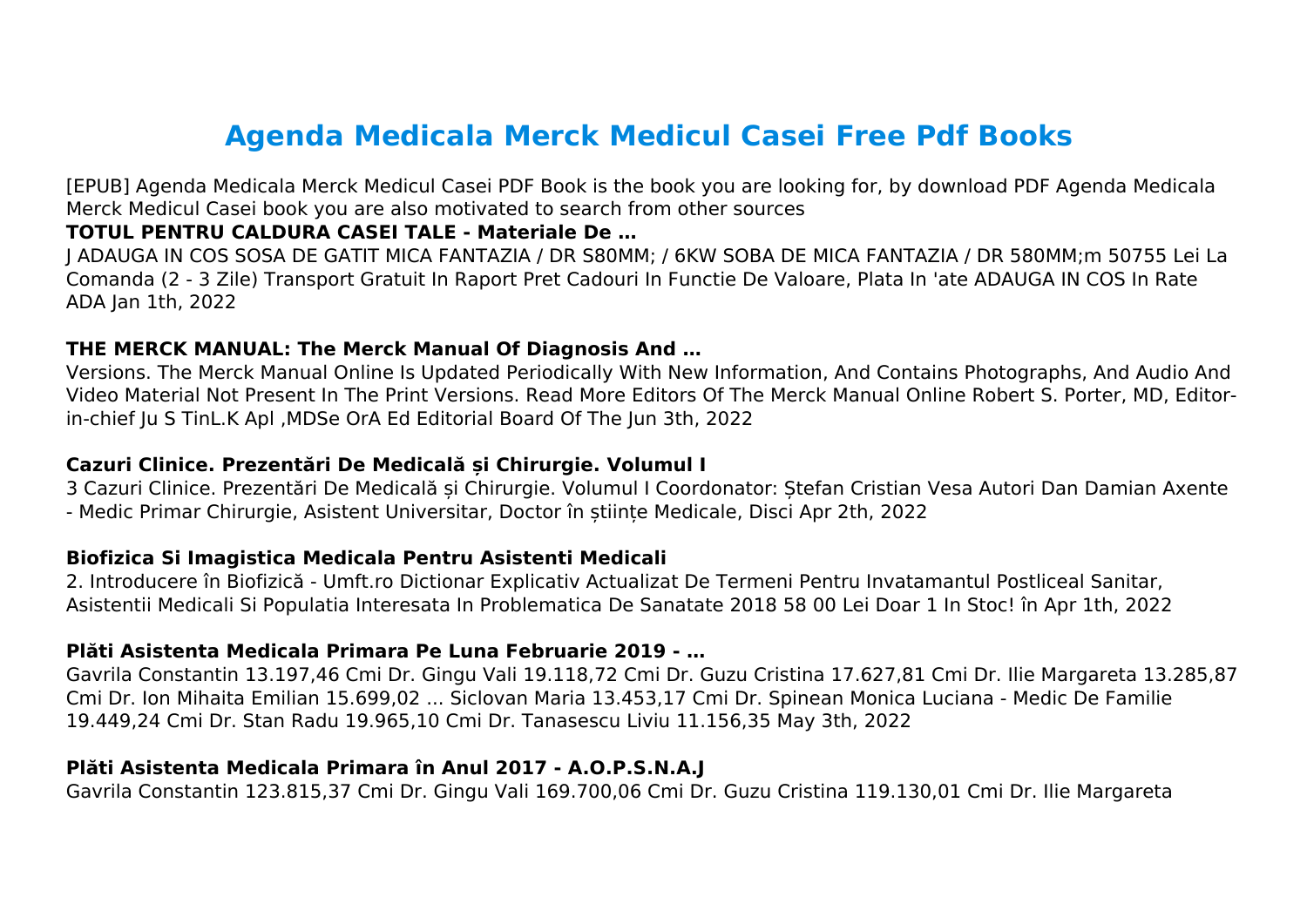102.444,29 Cmi Dr. Ion Mihaita Emilian 148.249,56 ... Siclovan Maria 130.944,86 Cmi Dr. Spinean Monica Luciana - Medic De Familie 146.242,11 Cmi Dr. Stan Radu 172.375,50 Cmi Dr. Tanasescu Liviu 102.133,19 Jun 3th, 2022

#### **Langman Embriologie Medicala Pdf Download**

Sadler T.W., Langman J., Langman's Medical Embryology, 12th Edition .. 16 Nov 2007 . Forum Zona Medicala Comuna Preclinice; Embriologie. 1 La 5 Din 5 M. Embriologie. Discutia: Embriologie Din Forumul Preclinice (Forumul Medicilor Si Psihologilor . Mie Mi-a Placut La Vremea Respectiva, Sper Sa Iti Fie De Folos Langman's Medical .. Lagman's ... Jun 1th, 2022

## **Legislative Agenda Legislative Agenda Legislative Agenda**

This Presentation Was Financed In Whole Or Part By Funds From The US Department Of Labor As Administered By The Oklahoma Office Of Workforce Development. TDD/TTY: 1-800-722-0353; Voice: 1-800-752-6096 907 S. Detroit Avenue, Suite 1325, Tulsa, OK 74120 918.595.8648 Www.workforcetulsa.com Feb 2th, 2022

## **Merck's KEYNOTE-045 Studying KEYTRUDA®**

About KEYNOTE-045 KEYNOTE-045 Is A Randomized, Pivotal, Phase 3 Study (ClinicalTrials.gov, NCT02256436) Evaluating KEYTRUDA Monotherapy Compared To Investigator-choice Chemotherapy (paclitaxel, Docetaxel, Vinunine) In The Treatment Of Patients With Metastatic Or Locally Advanced Or Unresectable (inoperable) Urothelial Cancer That Has Recurred Or Feb 3th, 2022

## **Merck Oncology Overview**

KEYNOTE-059, Cohort 1: Promising Antitumor Activity In Patients With Advanced Gastric Cancer Progressing After ≥2 Prior Lines Of Therapy 14 • 11.6% ORR In Total Patient Population (N=259) O 15.5% ORR In PD-L1 Positive Patients O 6.4% In PD-L1 Negative Patients • SBLA Accepted For Priority Review With PDUFA Date Of September 22, 2017 Mar 4th, 2022

## **Was Uns Leitet - Merck Group**

Anzusprechen Und Uns Gegenseitig Mit Respekt Zu Begegnen. Respekt Basiert Auf Dem Bild Vom Menschen Und Seiner Würde. Unsere Verhaltensgrundsätze Am Arbeitsplatz \* Belästigungen Können In Verschiedenen Formen Auftreten, Zum Beispiel In Form Von Einschüchterungen, Anfeindungen, Erniedrigungen Oder Beleidigungen. 18 Merck – Unser ... Mar 3th, 2022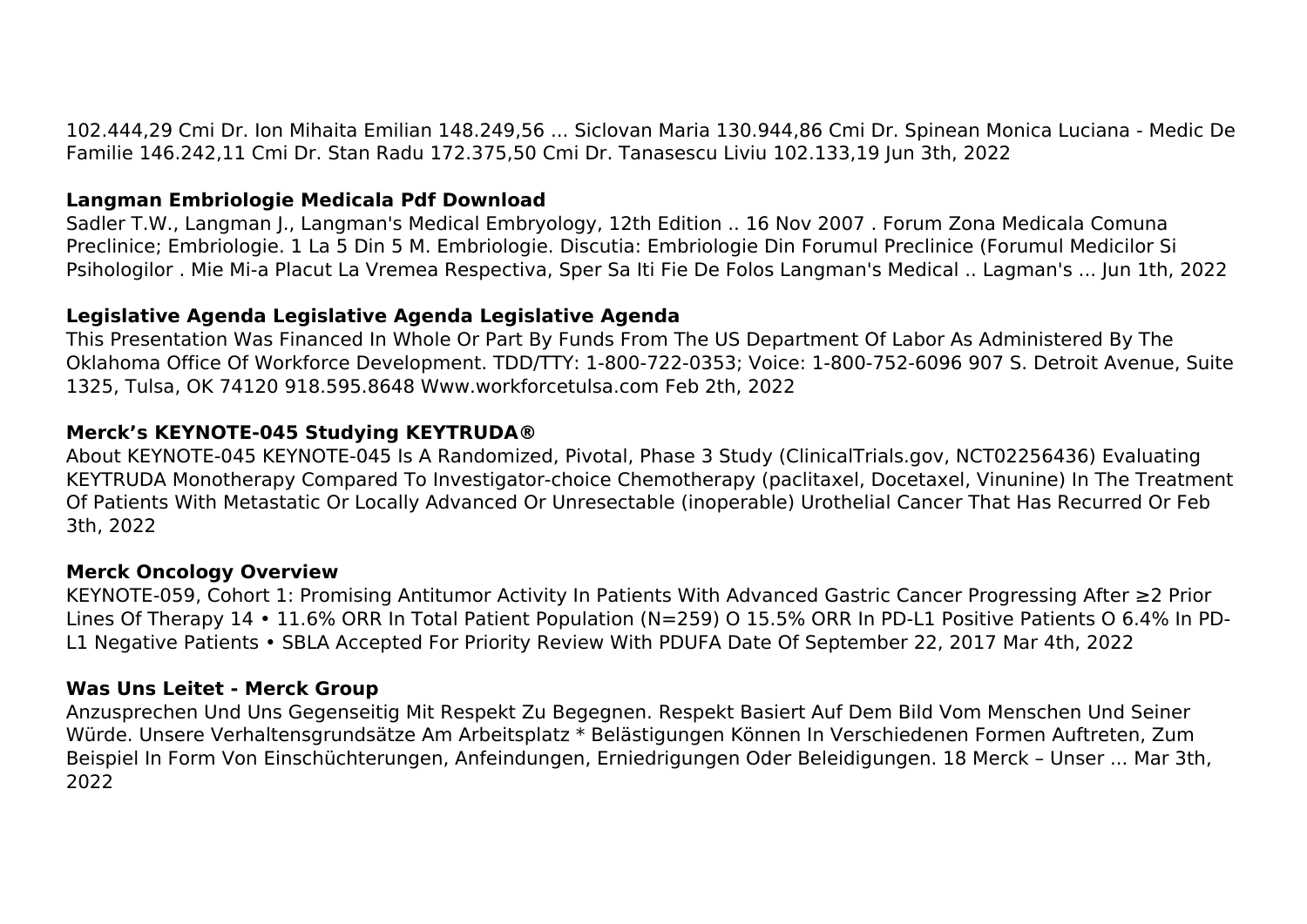Language. What A Century For Advances In Medicine! The History Of The Manual Pro-vides A Wonderful Overview Of How Medical Practice Has Changed, As Well As How The Book's Editing Has Evolved. The Early Editions The First Edition Of The Merck Manual, Titled Merck's Manual Of The Materia Med-ica, Consisted Of 3 Parts: Part I ("Materia Apr 2th, 2022

## **SEIEN SIE NEUGIERIG - Merck Group**

Albert Einstein "Du Kannst Kein Buch öffnen, Ohne Etwas Daraus Zu Lernen." Konfuzius Neugier. Sie Ist Ein Charakterzug, Der Von Jeher Mit Vorstel-lungskraft Und Kreativität, Künstlern Und Erfindern Sowie Philo-sophen Und Wissenschaftlern Assoziiert Wird. In Unternehmen Treibt Neugier Wirtschaftliche Neuerungen Und Produktinnovati-onen An. Feb 3th, 2022

#### **Sinemet CR PI - Merck**

The Advanced Form Of Motor Fluctuations ('on-off' Phenomenon) Is Characterized By Unpredictable Swings From Mobility To Immobility. Although The Causes Of The Motor Fluctuations Are Not Completely Understood, In Some Patients They May Be Attenuated By Treatment Regimens That Produce Steady Plasma Levels Of Levodopa. SINEMET CR Contains Either 50 Mg Of Carbidopa And 200 Mg Of Levodopa, Or ... Jul 4th, 2022

## **Advanced Or First-Line Metastatic Esophageal Cancer Merck ...**

About KEYNOTE-590 KEYNOTE-590 Is A Randomized, Double-blind, Phase 3 Trial ( ClinicalTrials.gov , NCT03189719 ) Evaluating KEYTRUDA In Combination With Chemotherapy Compared With Placebo Plus Chemotherapy For The Rst-line Treatment Of Patients With Locally Advanced Or Metastatic Esophageal Carcinoma (adenocarcinoma Or Squamous Cell Carcinoma Feb 2th, 2022

## **BCG VACCINE - Merck**

Clinical TB Was Variable, Ranging From 0–80%.{7} A Recent Meta-analysis Of Data From 14 Prospective Trials And 12 Case Control Studies Concluded That The Overall Protective Effect Of BCG Against Tuberculosis Infection Was 50%.{8} The Reasons For The Wide Range Of Effectiveness Seen May 2th, 2022

## **Vaccination Et Sclérose En Plaques - Merck Group**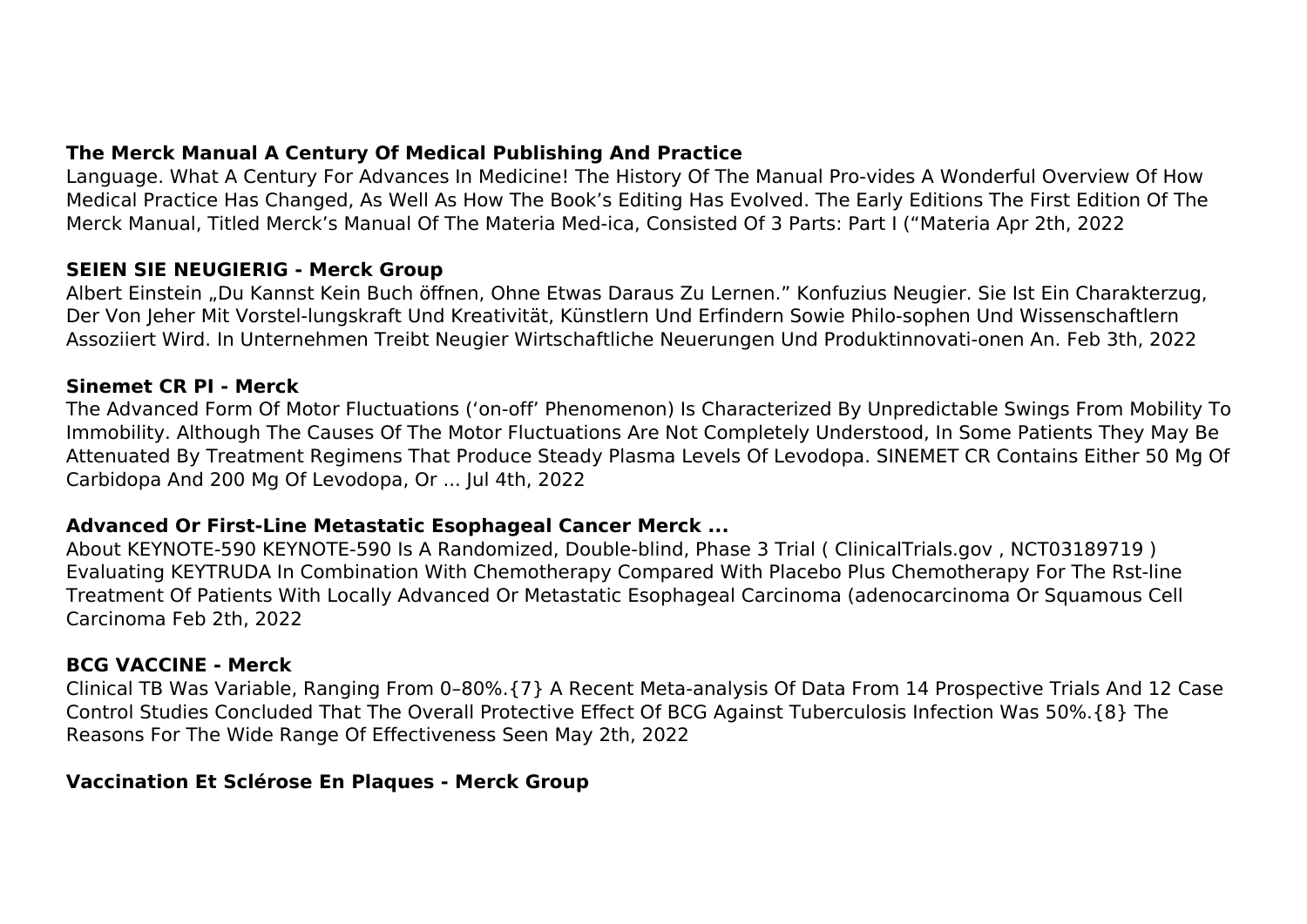RECOMMANDATIONS VACCINALES 1, 4 BON À SAVOIR La Vaccination N'augmente Pas Le Risque De Progression De La Maladie Et Aucune Association Entre Vaccination Et Déclenchement D'une SEP N'a été Montrée.2,4 En Revanche, Certaines Vaccinations Sont Conseillées Chez Les Personnes Atteintes De Sclérose En Plaques Jan 2th, 2022

## **Apa Yang Memandu Kami - Merck Group**

Harus Dipatuhi. Kebijakan Ini Berfungsi Untuk Melindungi Setiap Orang Dan Perusahaan Kami. Setiap Manajer Harus Memastikan Bahwa Setiap Karyawan Mengetahui, Memahami, Dan Mengikuti Peraturan. Semua Orang Di Merck Sangat Dianjurkan Untuk Memperhatikan, Melihat Lebih Dekat, Dan Berbicara Secara Terbuka Bila Ada Hal-hal Yang Dapat Kami Tingkatkan. Jun 2th, 2022

## **Merck Sharp & Dohme Corp. PRIMAXIN IV- Imipenem And Cilastatin**

Bone And Joint Infections. (1.6) Skin And Skin Structure Infections. (1.7) Endocarditis. (1.8) Limitations Of Use: PRIMAXIN Is Not Indicated In Patients With Meningitis Because Safety And Efficacy Have Not Been Established (1.9). PRIMAXIN Is Not Recommended In Pediatric Patients With CNS Infections Because Of The Risk Of Seizures (1.9). May 3th, 2022

## **Primaxin Iv Pi - Merck | Home**

1.6 Bone And Joint Infections PRIMAXIN Is Indicated For The Treatment Of Bone And Joint Infections Caused By Susceptible Strains Of Enterococcus Faecalis, Staphylococcus Aureus (penicillinase-producing Isolates), Staphylococcus Epidermidis,Enterobacter Species, Pseudomonas Aeruginosa. 1.7 Skin And Skin Structure Infections Jan 2th, 2022

# **Merck KGaA, Darmstadt, Germany, Proposes The Creation Of A ...**

Elimination Target. Stefan Oschmann, Member Of The Executive Board Of Merck KGaA, Darmstadt, Germany, And CEO Pharma, Presented This Initiative On The Occasion Of The 67th World Health Assembly, The Decision-making Body Of WHO, In The Presence Of H.E. Hanny-Sherry Ayittey, Minister Of Health Of Ghana, And Dr. Hiroki Nakatani, Assistant Jul 1th, 2022

## **Berenberg Conference London - Merck Group**

Dr. Stefan Oschmann . Member Of The Executive Board, Merck Serono & Consumer Health . Remarks . All Comparative Figures Relate To The Corresponding Last Year's Period. Important Information . This Presentation Does Not Constitute An Offer Of Securities For Sale Or A Solicitation Of An Offer To Purchase Securities In The Mar 4th, 2022